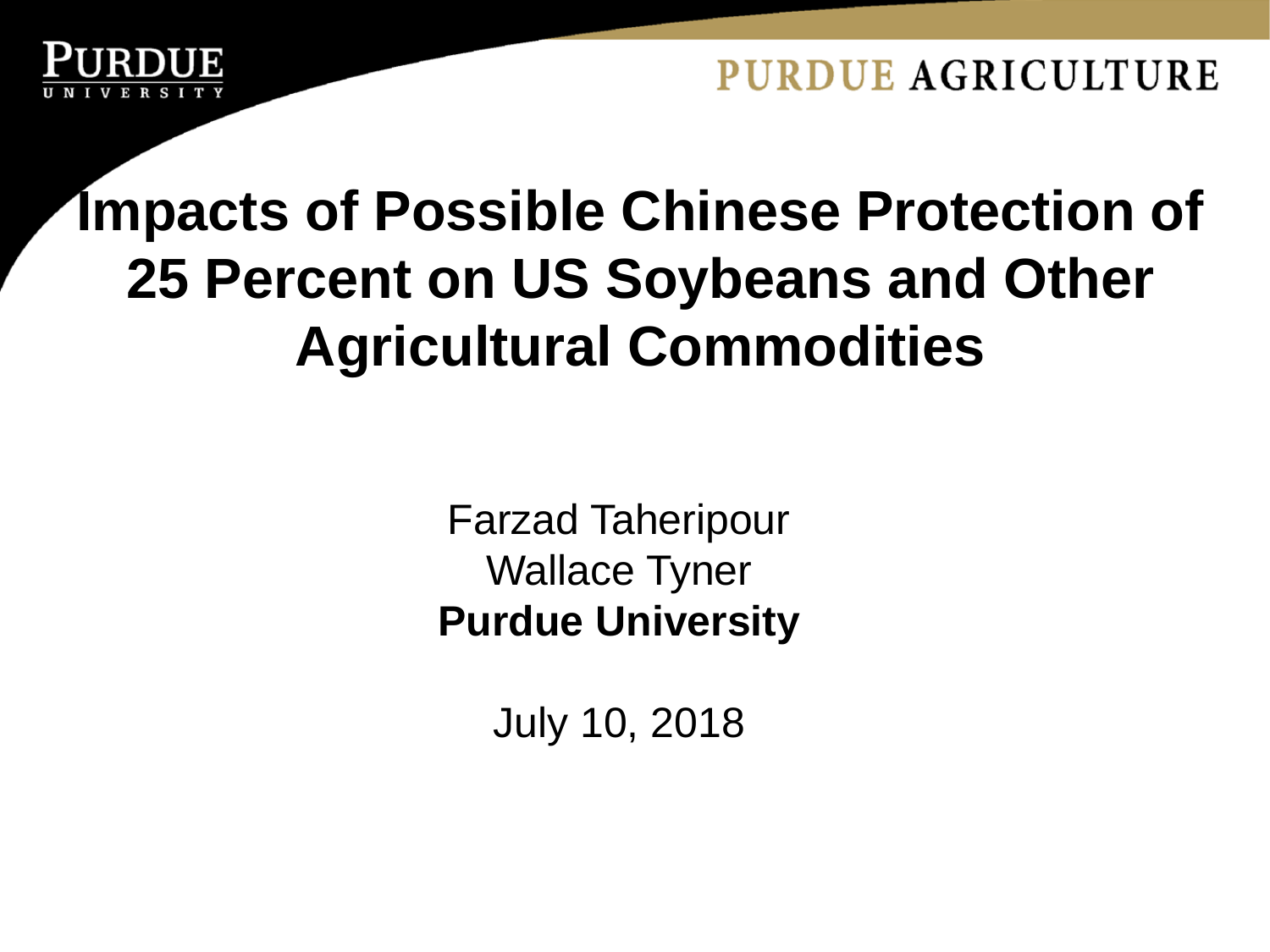

# **Study Objectives**

- Our aim was to estimate the medium term impacts of Chinese imposition of a 25% tariff on US soybeans, corn, wheat, sorghum, and beef.
- The study was funded by the US Soybean Export Council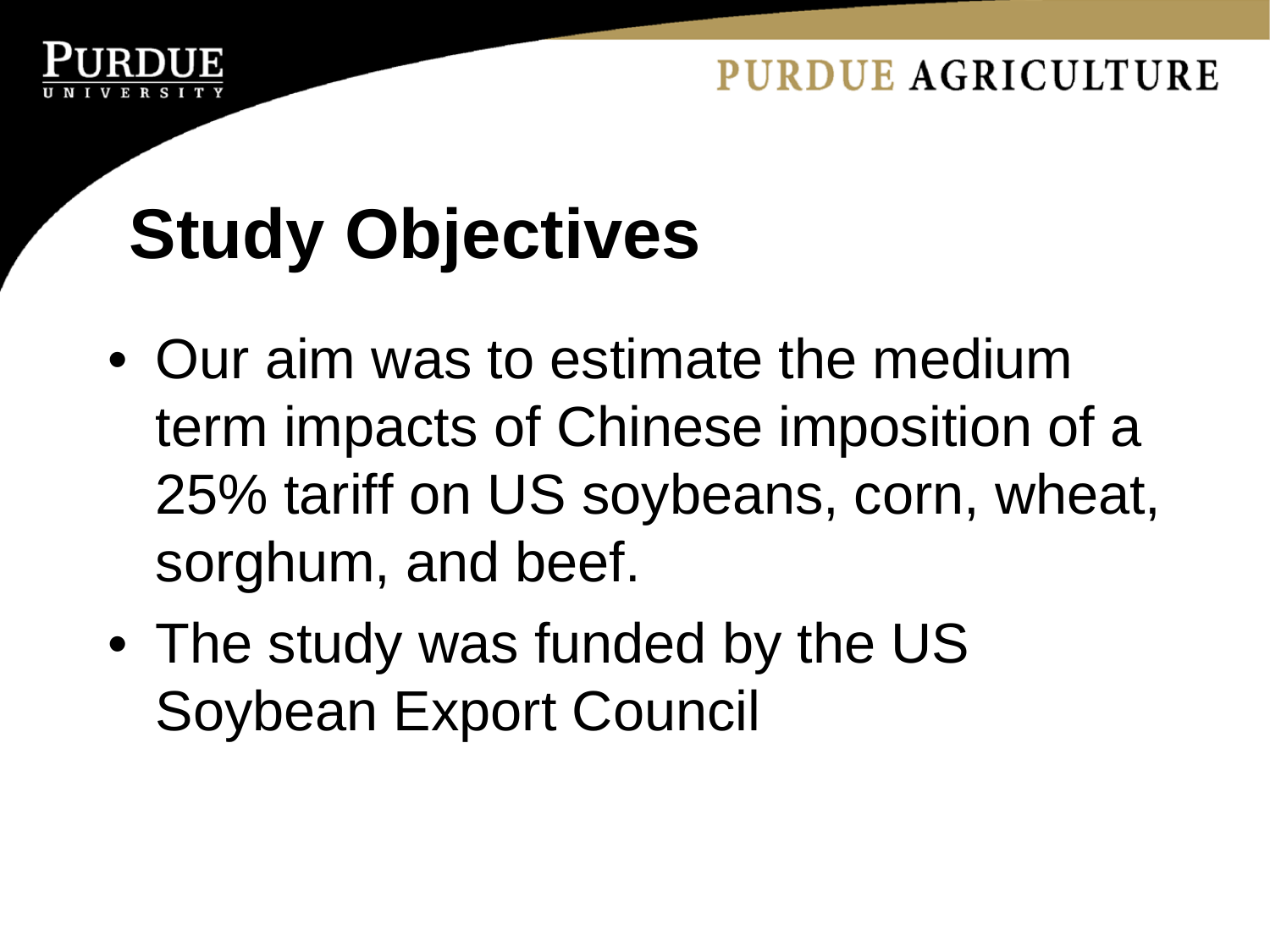## PURDUE AGRICULTURE China is World's Largest Soybean Market

- China imported 93.5 MMT in 2016, about 65% of global soybean imports.
- These imports mainly come from US (42%), Brazil (44%), and Argentina (9%).
- In 2016, total US exports were 59.2 MMT and for Brazil 63.1 MMT.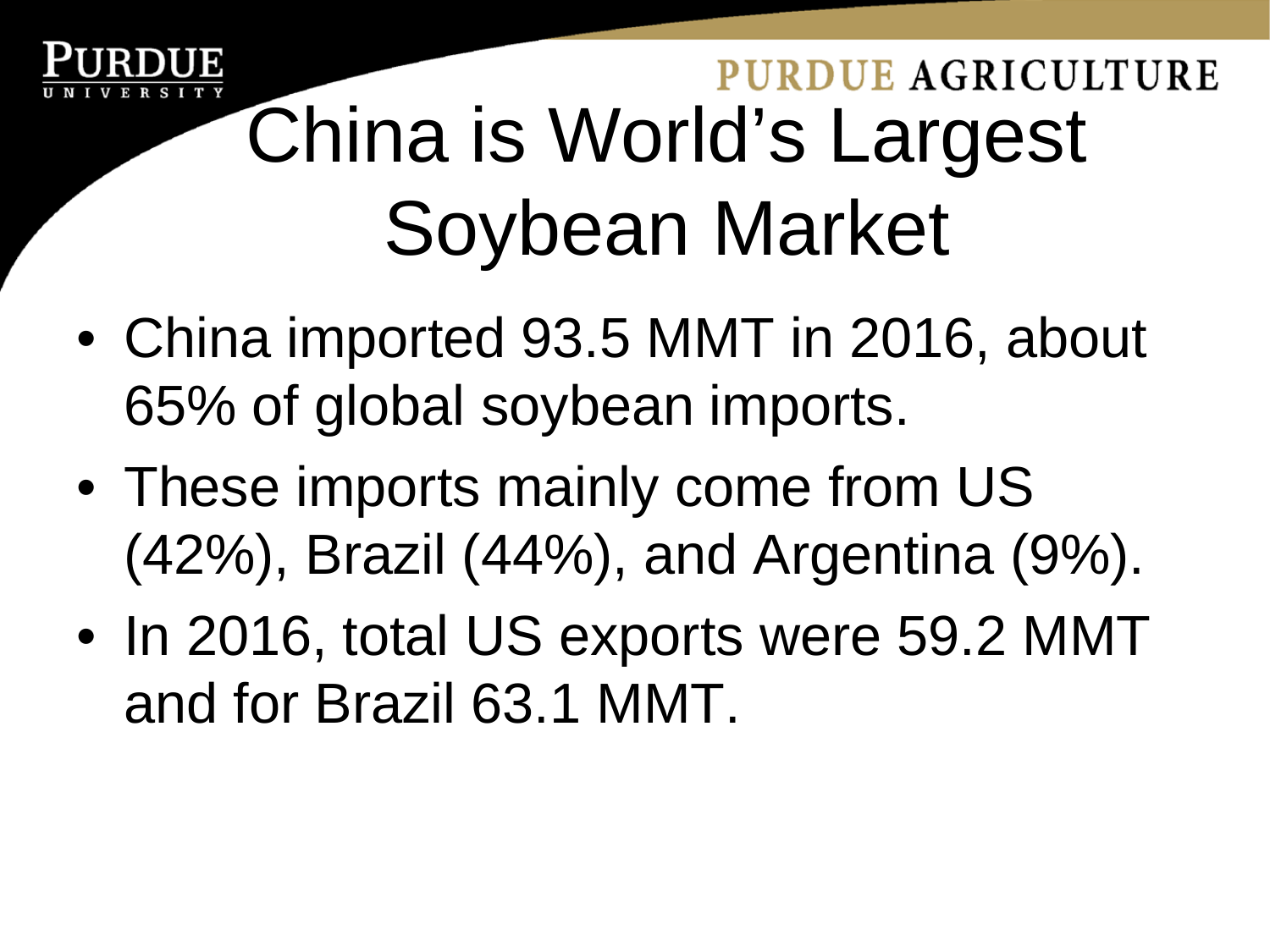

### US Soybean Exports – Major **Destinations**

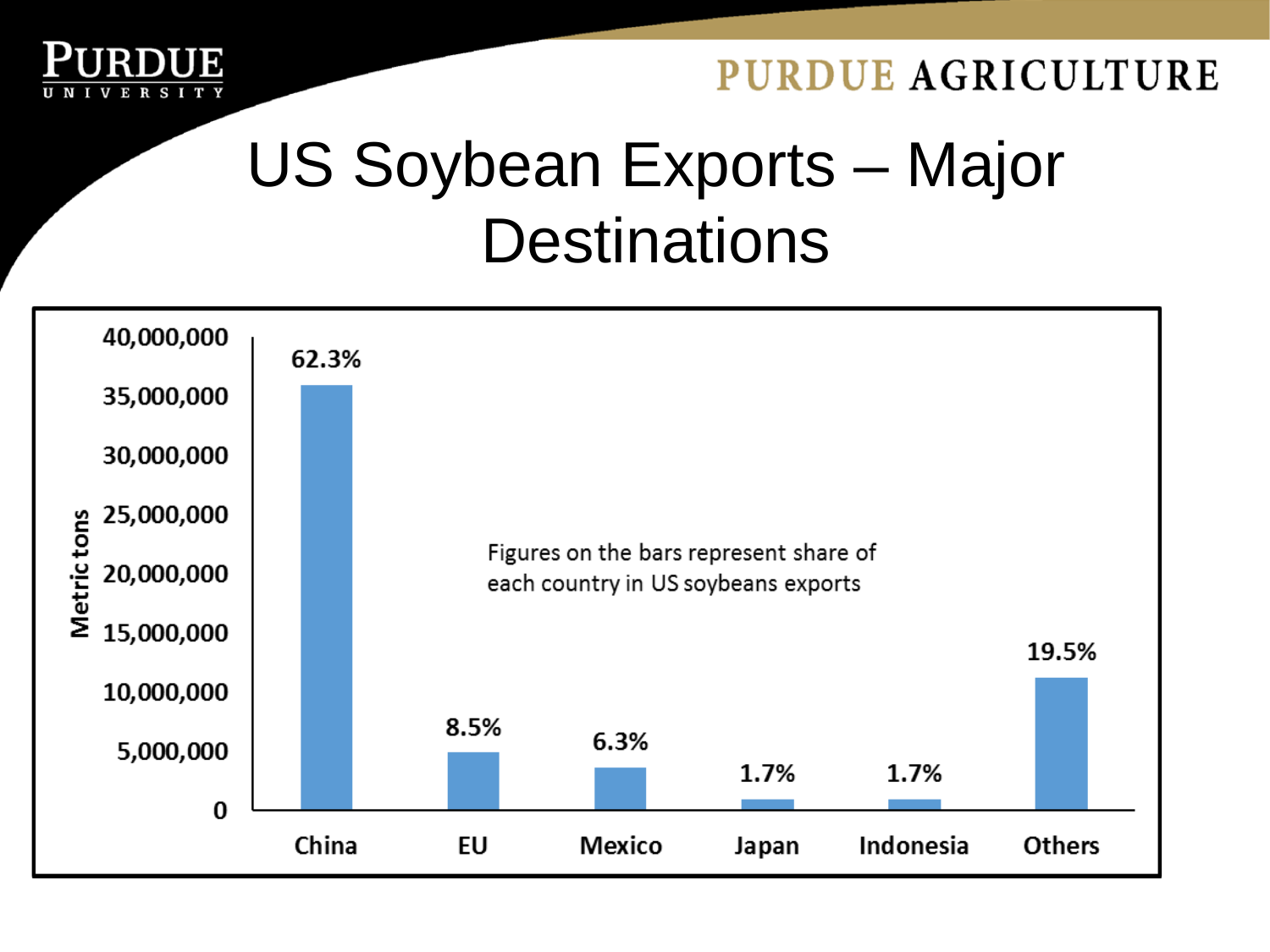

### **PURDUE AGRICULTURE** US and Brazilian Soybean Production Increase, 2000-16

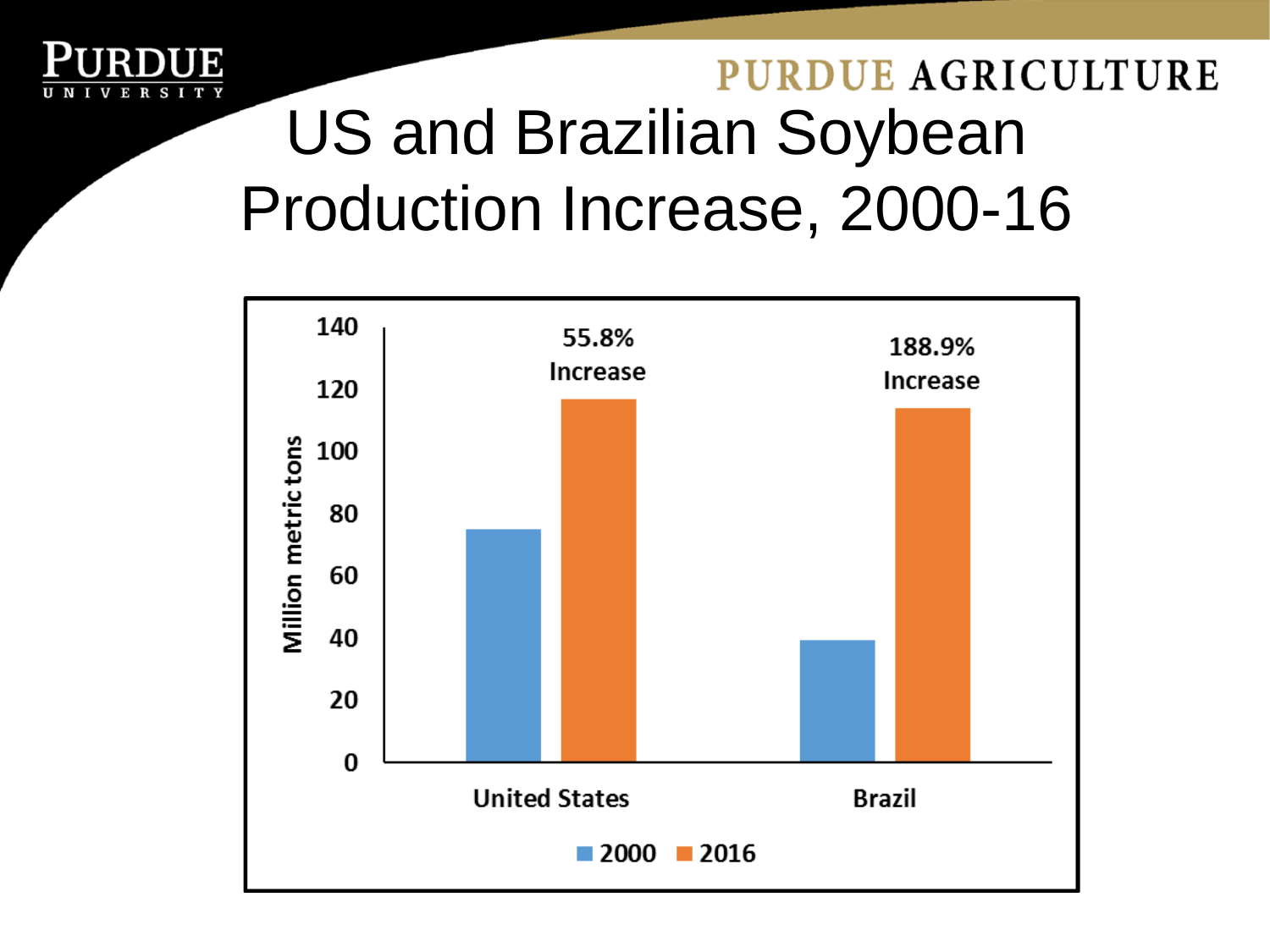

# Analytical Approach

- We used the GTAP model developed and housed at Purdue for this analysis
- It is a global computable general equilibrium model covering 140 countries/regions and 57 commodities
- For this analysis, we aggregated to 6 regions: US, EU, Brazil, China, South America, Rest of World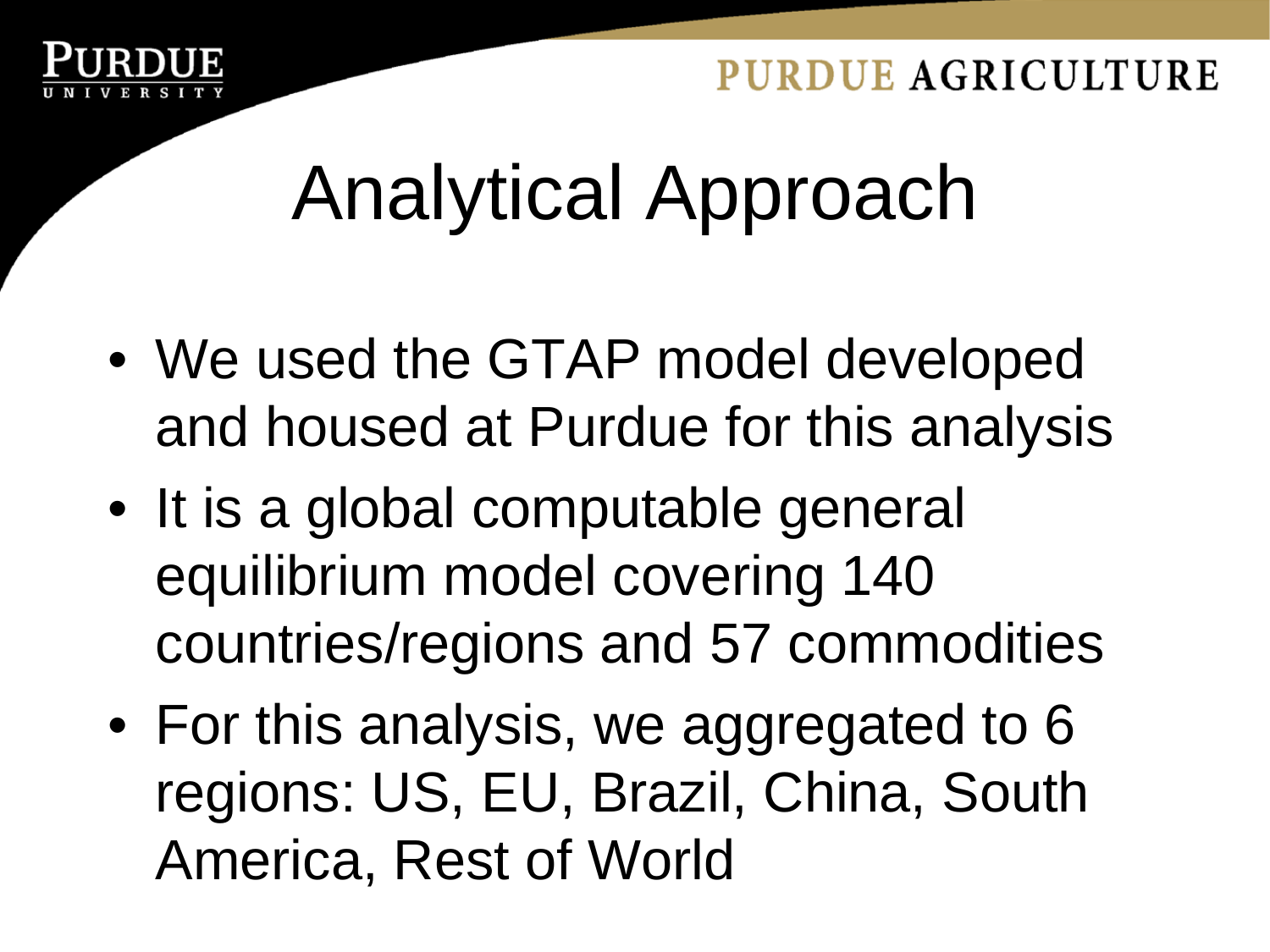

### **PURDUE AGRICULTURE** Data

- The latest public version of the GTAP data base is 2011.
- Lots has happened in the agricultural commodity production/trade world since then, so we updated the data base to 2016.
- We updated all important variables including GDP, population, capital formation, crop area and production, and trade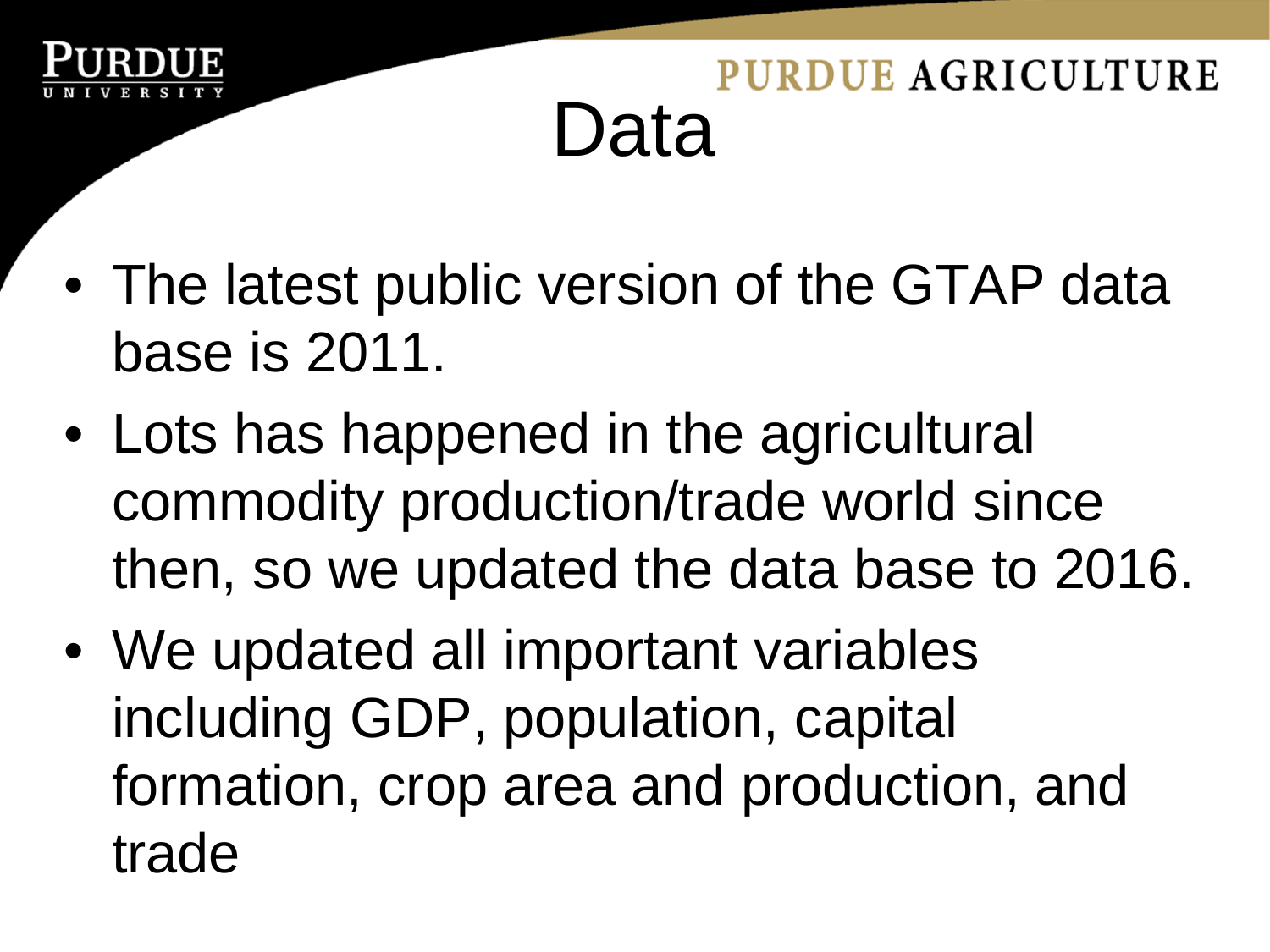

# Trade Elasticities

- GTAP and most CGE models use what is called an Armington structure for trade – meaning that imports are not perfect substitutes for domestic goods and goods from different countries are not perfect substitutes for each other.
- The other approach is called homogeneous goods in which imported and domestic goods are perfect substitutes.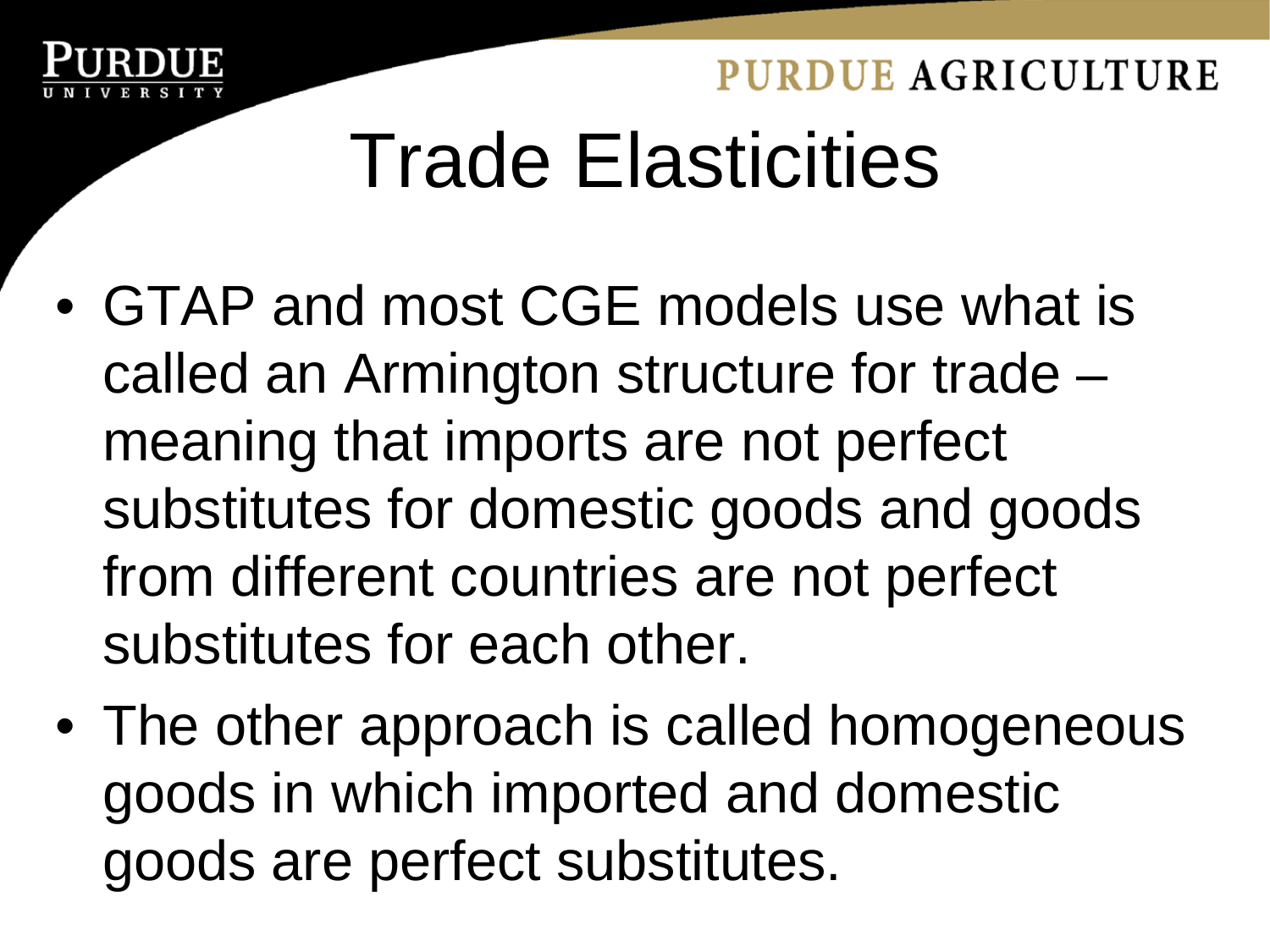

# Armington Elasticity Values

- The GTAP model and data base has a default set of Armington elasticities.
- However, some recent literature suggests that these may be too low for soybeans.
- We did all the simulations with the base and elevated soybean Armington elasticity cases.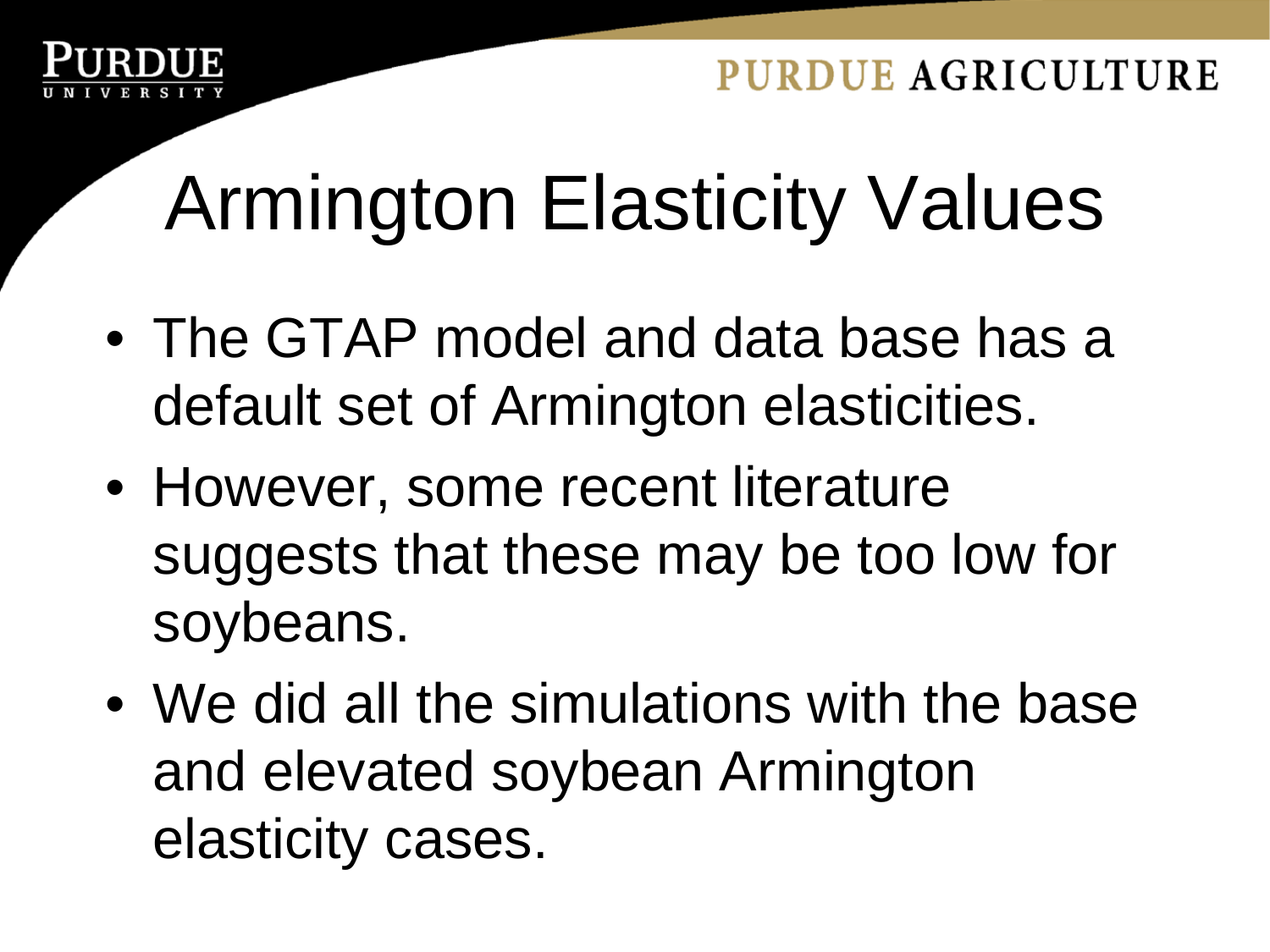

Shares of export in US production and shares of China in US export for targeted crops (figures are in quantity %)

|                    | Share of export in US | Share of China in |  |
|--------------------|-----------------------|-------------------|--|
| <b>Commodities</b> | production            | <b>US export</b>  |  |
| Wheat              | 45.6                  | 3.8               |  |
| Sorghum            | 50.1                  | 78.8              |  |
| Corn               | 14.4                  | 0.5               |  |
| Soybeans           | 50.6                  | 62.3              |  |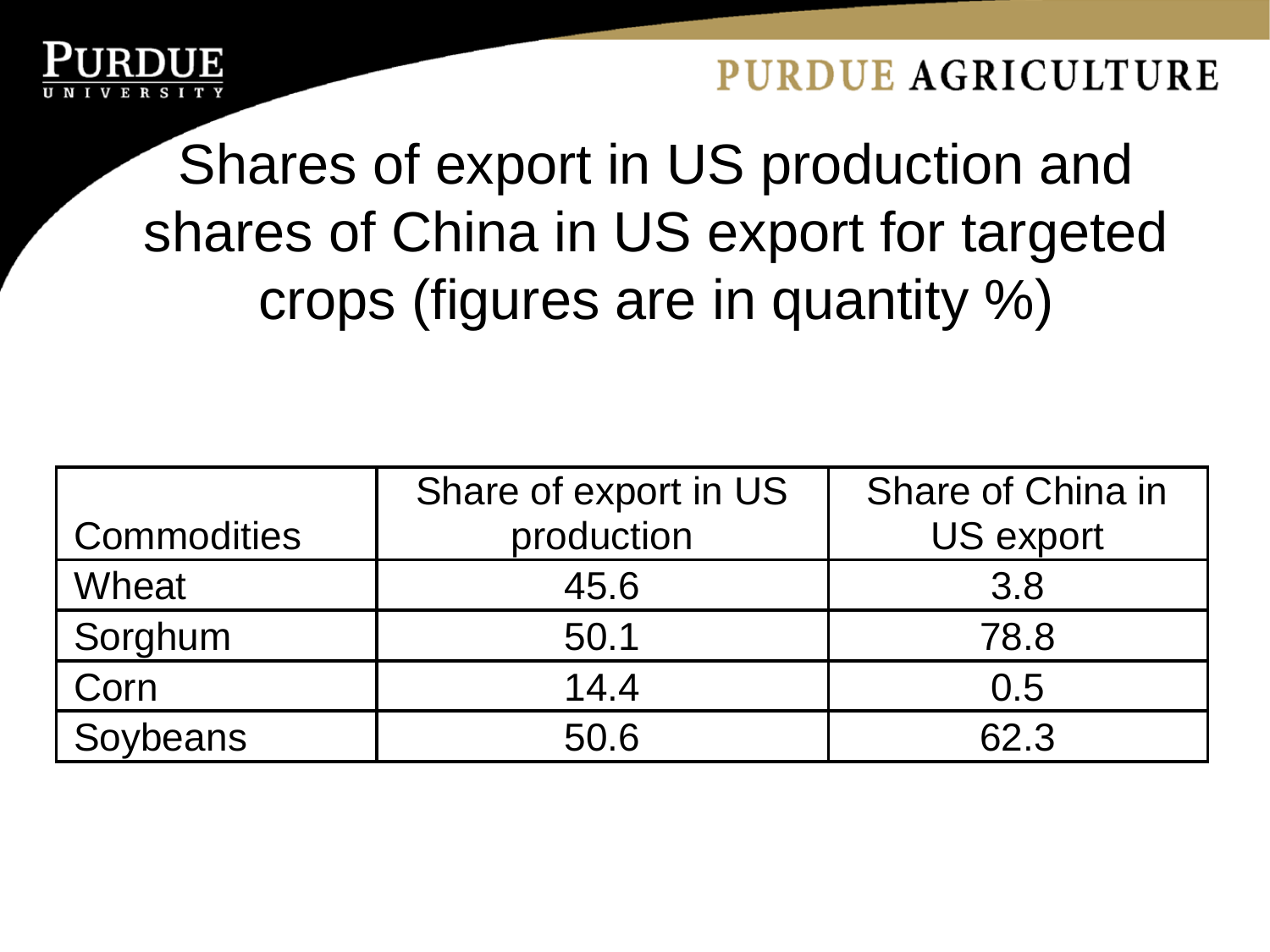

### PURDUE AGRICULTURE Cases Evaluated

- **Case 1:** A 25% increase in Chinese tariff on soybeans imported form US with the standard GTAP trade elasticities.
- **Case 2:** A 25% increase in Chinese tariff on soybeans imported from US with the elevated trade elasticities for Soybeans.
- **Case 3:** A 25% increase in Chinese tariff on wheat, sorghum, corn, soybeans, and beef imported form US with the standard GTAP trade elasticities.
- **Case 4:** A 25% increase in Chinese tariff on wheat, sorghum, corn, soybeans, and beef imported from US with the elevated trade elasticities for Soybeans.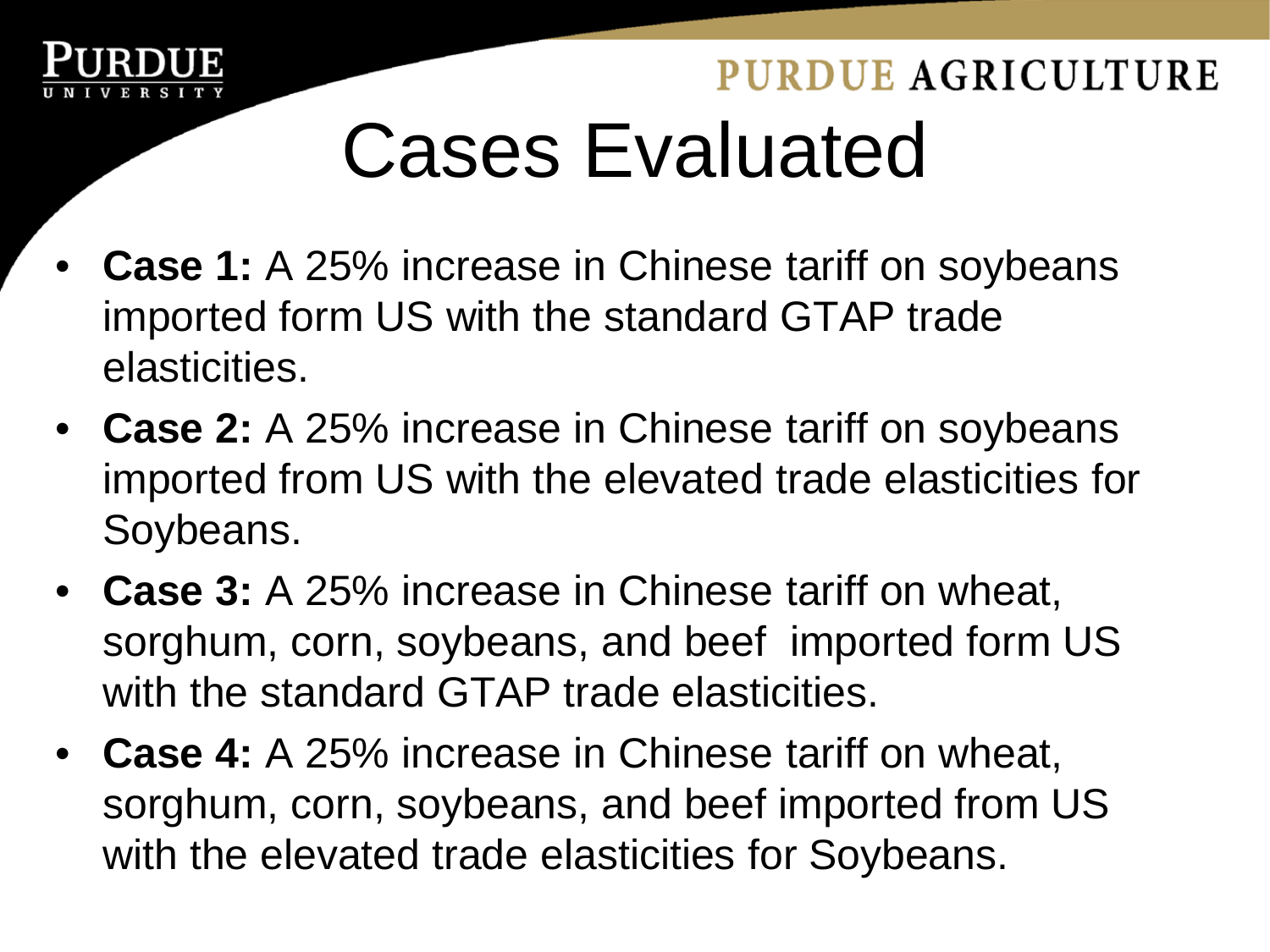

# Trade Impacts

- Chinese imports of US soybeans fall substantially under both cases, but the changes are much larger for the elevated elasticities. The range is a reduction of 48-91%.
- The total export decrease is not as large as the decline in Chinese imports as exports increase to some other regions. There is what is called trade diversion. For example, For the base elas., Chinese imports from the US fall 48%, but US global exports fall 24%.
- Global soybean imports decrease by a small percentage in both cases.
- Brazilian exports to China increase 18% and 36% in the base and elevated elasticity cases.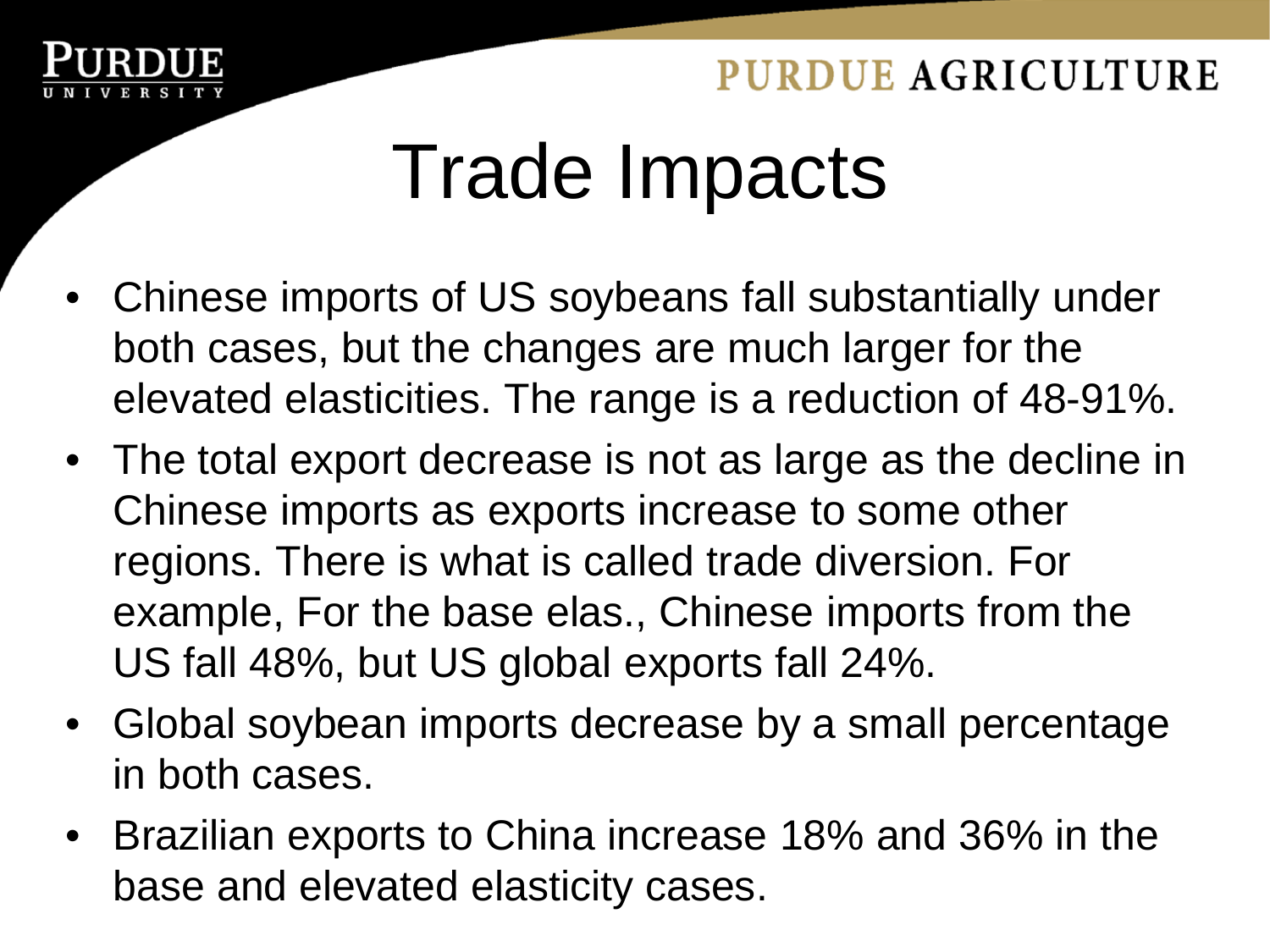

### **PURDUE AGRICULTURE** Changes in US exports to China for targeted crops (metric tons)

|             | 25% tariff only on soybeans |                    | 25% tariff on all targeted crops and beef |                    |
|-------------|-----------------------------|--------------------|-------------------------------------------|--------------------|
| Description | Standard trade              | High soybean       | Standard trade                            | High soybean       |
|             | elasticities                | trade elasticities | elasticities                              | trade elasticities |
| Wheat       | 48,538                      | 62,570             | $-740,444$                                | $-737,694$         |
| Sorghum     | 27,405                      | 42,627             | $-679,312$                                | $-675,361$         |
| Corn        | 5,793                       | 8,235              | $-113,709$                                | $-112,299$         |
| Soybeans    | $-17,204,549$               | $-32,629,093$      | $-17,167,804$                             | $-32,604,612$      |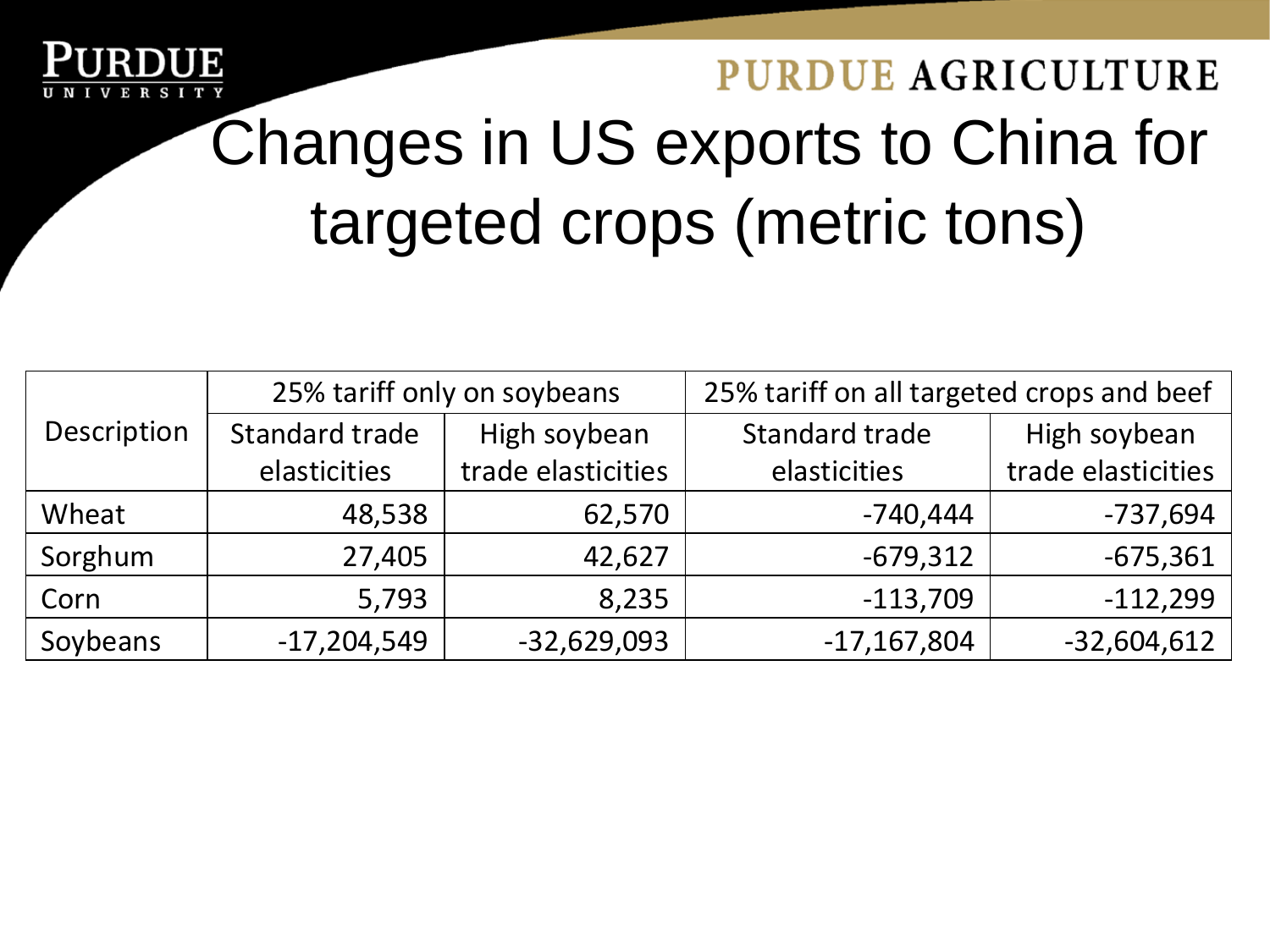

# Production Impacts

- US soybean production falls 11 to 15%.
- Brazil soybean production increases 9 to 15%.
- Chinese soybean production increases 3 to 5%
- Declines are higher with the elevated Armington elasticities than with the base GTAP elasticities.
- When the tariffs are on the set of all targeted commodities, US production of wheat and corn still increase, but sorghum and beef production fall. The reductions in sorghum are significant in these cases.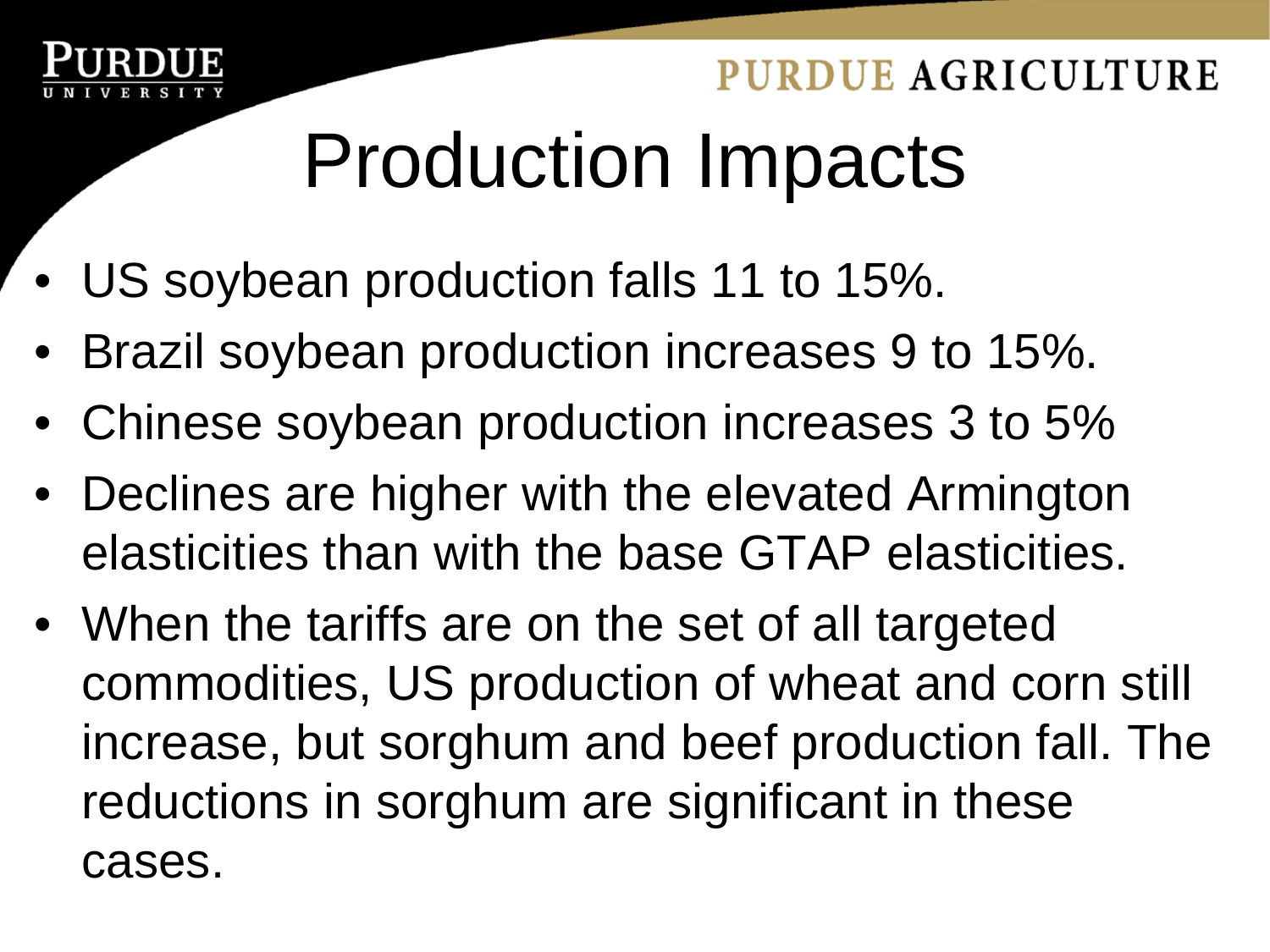

# Price Impacts

- Price changes are larger with elevated Armington elasticities than with base GTAP elasticities, but the differences are not as large as for trade or production.
- Soybean price drops 4 to 5% in the US, increases 4 to 6% in Brazil, and increases 3 to 5% in China.
- The price changes for most other commodities in the US and China are small. However, all agricultural commodity prices increase in Brazil, some by relatively large percentages.
- When the tariff is applied to the set of all targeted commodities, the price of all the commodities fall around 1 to 2 percent in the US, and they increase more in Brazil. The price increases in China are lower.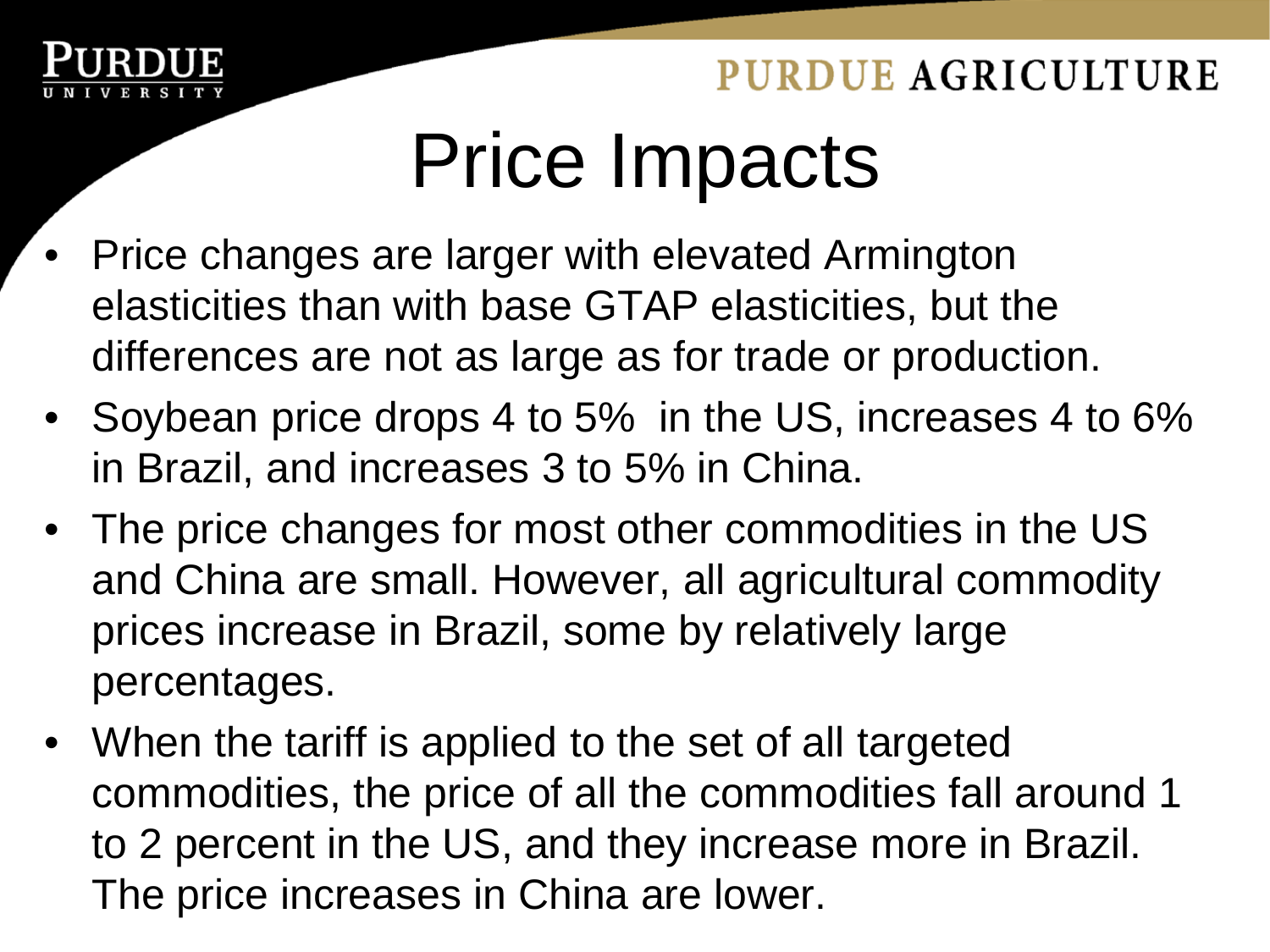

# Welfare Impacts

| Region        | EV-soy-base | EV-soy-elev. | EV-all-base | EV-all-elev. |
|---------------|-------------|--------------|-------------|--------------|
| <b>USA</b>    | $-1,901.5$  | $-2,604.4$   | $-2,206.0$  | $-2,903.6$   |
| <b>EU27</b>   | $-59.9$     | $-196.1$     | 15.9        | $-119.4$     |
| <b>BRAZIL</b> | 1,525.4     | 2,753.2      | 1,531.9     | 2,756.6      |
| China         | $-1,552.1$  | $-3,167.0$   | $-1,744.5$  | $-3,363.5$   |
| S. America    | 670.9       | 1,374.9      | 671.9       | 1,375.5      |
| Other         | 439.4       | 303.7        | 575.4       | 440.4        |
| Total         | $-877.7$    | $-1,535.8$   | $-1,155.4$  | $-1,814.1$   |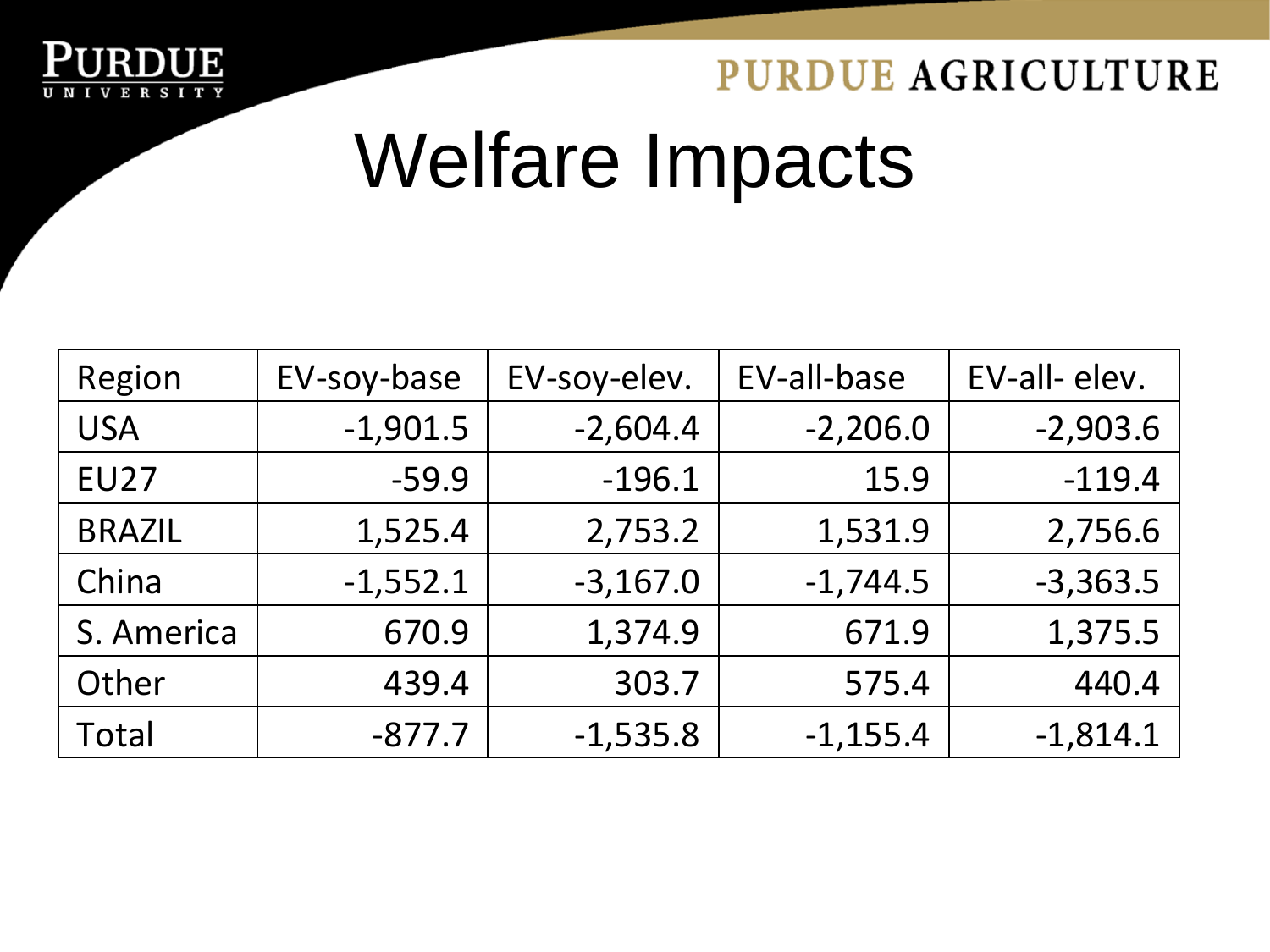

# Summary of Impacts

|                                                       | Tariff on | Tariff on all      |
|-------------------------------------------------------|-----------|--------------------|
| Variable                                              | soybeans  | targeted           |
|                                                       | (cases 1  | <b>Commodities</b> |
|                                                       | and $2)$  | (Cases 3 and 4)    |
| Change in quantity of China's soybean imports from US | $-69$     | $-69$              |
| (%)                                                   |           |                    |
| Change in quantity of total US soybean exports (%)    | $-29$     | $-29$              |
| Change in quantity of US soybean production (%)       | $-13$     | $-13$              |
| Change in US soybean producer price (%)               | -4        | $-4$               |
| Change in US economic welfare (\$ billion)            | $-2.3$    | $-2.6$             |
| Change in China economic welfare (\$ billion)         | $-2.4$    | $-2.6$             |
| Change in Brazil economic welfare (\$ billion)        | $+2.2$    | $+2.2$             |

The tariffs are a lose-lose proposition – both the US and China lose about the same amount.

Brazil is the winner.

These are medium term impacts – not short term.